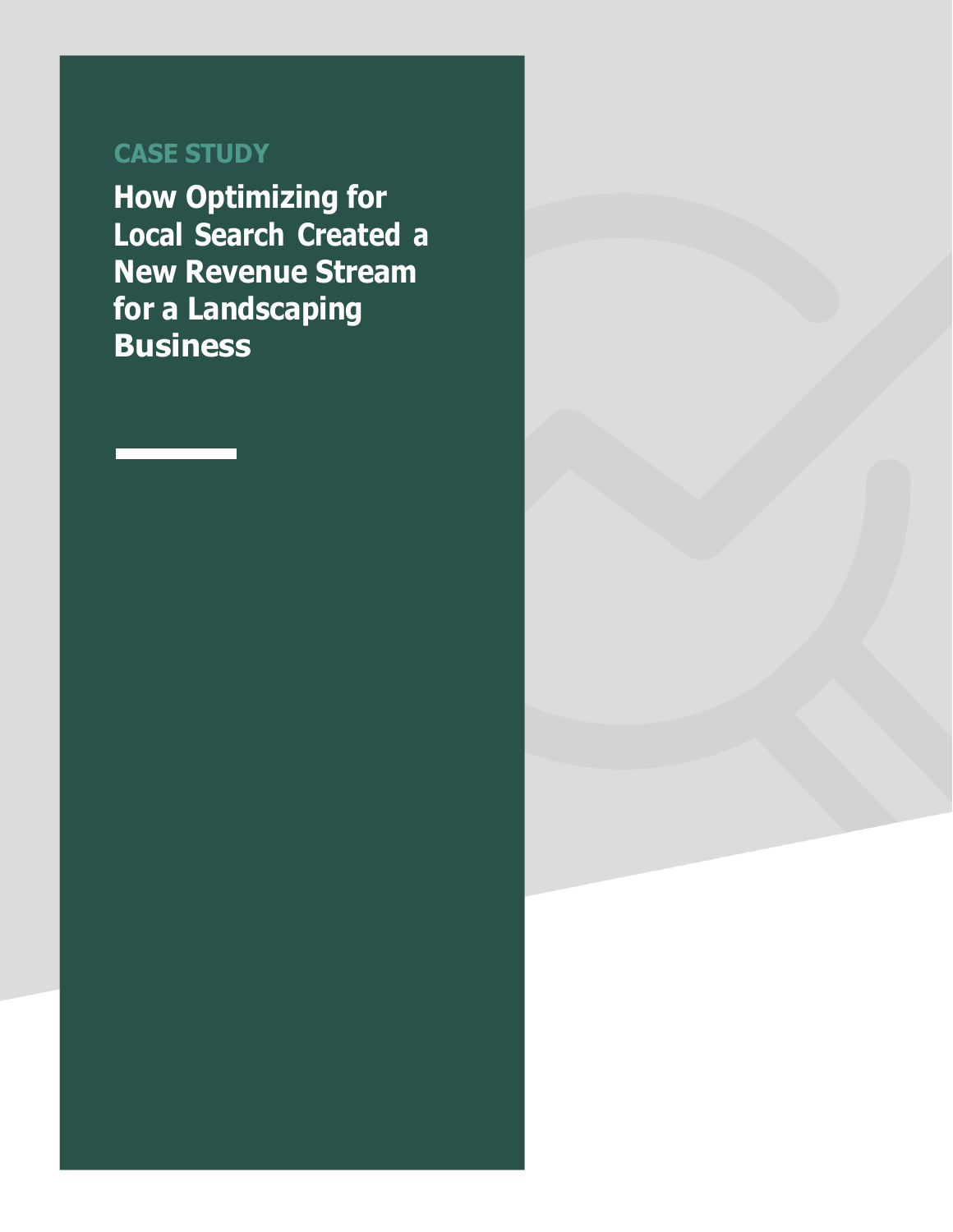## **ABOUT OUR CLIENT**

The client is a leading and multi-awarded residential landscape architecture business with numerous landscaping projects around town and even the greater area. They offer a full range of landscaping services, including design, construction, and maintenance, and take on projects of all sizes.

# **OBJECTIVE**

Although the client already had a website for several years prior to working with our agency, it wasn't creating the impact on their business they knew it could. Traffic was appallingly low, generating an average of 60 visits a month, and rarely generating any actual sales.

| 3000 |                     | Pre-implementation<br>Post-implementation |
|------|---------------------|-------------------------------------------|
| 2500 |                     |                                           |
|      |                     |                                           |
| 2000 |                     |                                           |
| 1500 | 60 visits per month |                                           |



The client knew that their website was the cornerstone of their online presence. Without a well-performing website, any subsequent digital marketing effort would be ineffective. The client approached us determined to capture a larger share of their local market and we were determined to help them do just that.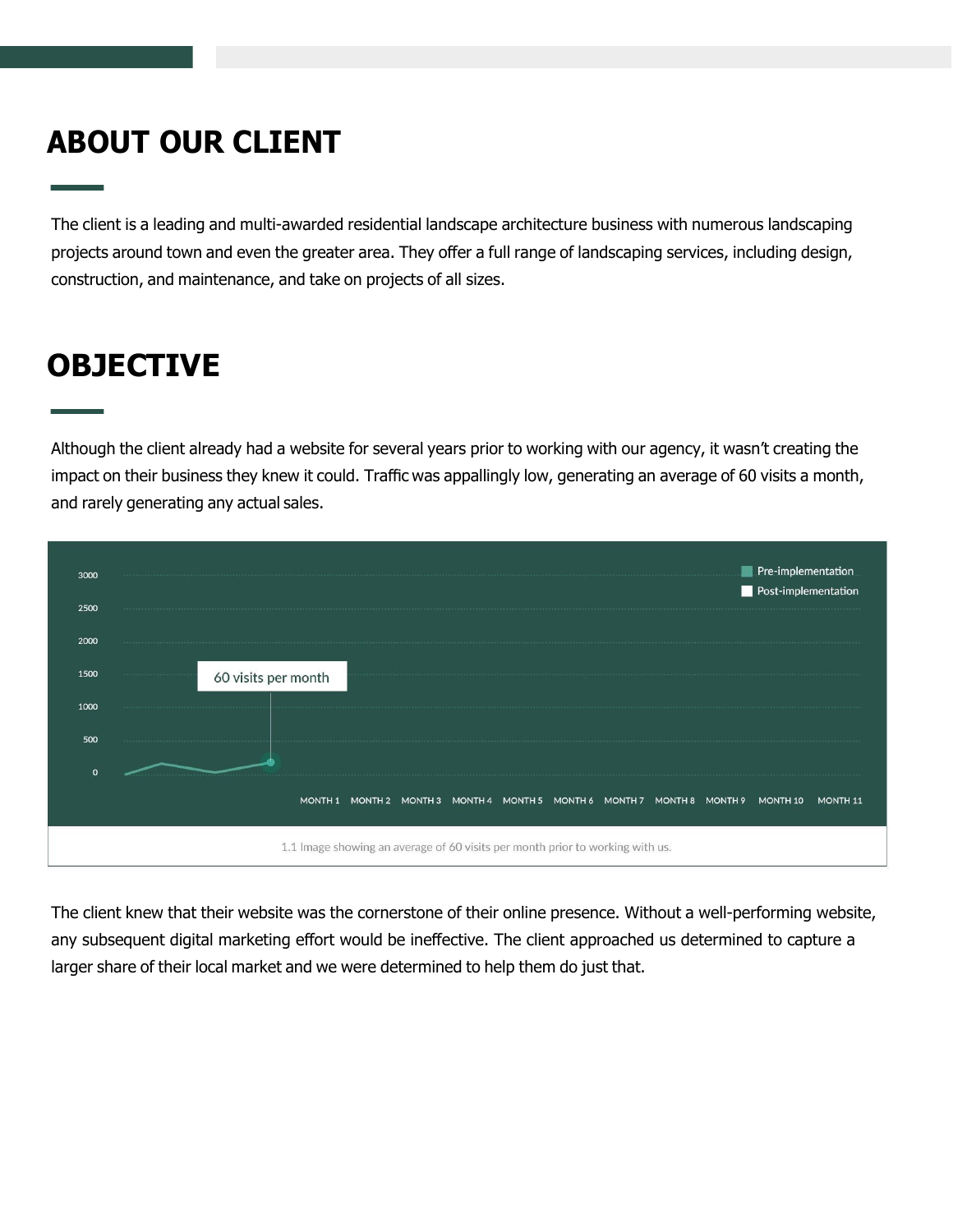| <b>Examples of Targeted Keywords</b> |                          |  |  |  |  |  |
|--------------------------------------|--------------------------|--|--|--|--|--|
| garden design rates XXXX             | hire landscaper XXXX     |  |  |  |  |  |
| garden designers XXXX                | landscapers XXXX         |  |  |  |  |  |
| garden landscaping XXXX              | landscaping design XXXX  |  |  |  |  |  |
| landscape design cost XXXX           | landscaping cost XXXX    |  |  |  |  |  |
| hire landscape designer XXXX         | outdoor design cost XXXX |  |  |  |  |  |
| landscape designers XXXX             | XXXX garden design       |  |  |  |  |  |
| landscape cost XXXX                  | XXXX landscaping         |  |  |  |  |  |

## **OPTIMIZING FOR LOCAL SEARCH**

Because the client catered exclusively to customers in our area, we recommended a strategy of optimizing their website for local searches thereby driving relevant and highly-qualified traffic to their website.

### **Initial Assessment**

#### **Website Audit**

The first step was to thoroughly audit their website. We integrated Google Analytics and Search Console with the client's website - must-have tools if you want to track how your website performs.

We also began to identify the keywords that would be most beneficial to the client, specifically those that indicate a readiness-to-buy and any low-hanging fruit that we can immediately target. These keywords were grouped, then existing pages on the website were identified to build content around the keywords.

We then assessed every aspect of their website (various on-page elements, the site architecture, website performance, and many others) and how it was performing.

We immediately noticed the website had several unoptimized URL's, lacked certain navigational elements, like footer links, and had numerous pages with unoptimized meta descriptions and web copy.

#### **Keyword Research and Mapping**

Our analysts then recommended the creation of new pages that target these keywords, and we optimized the existing ones.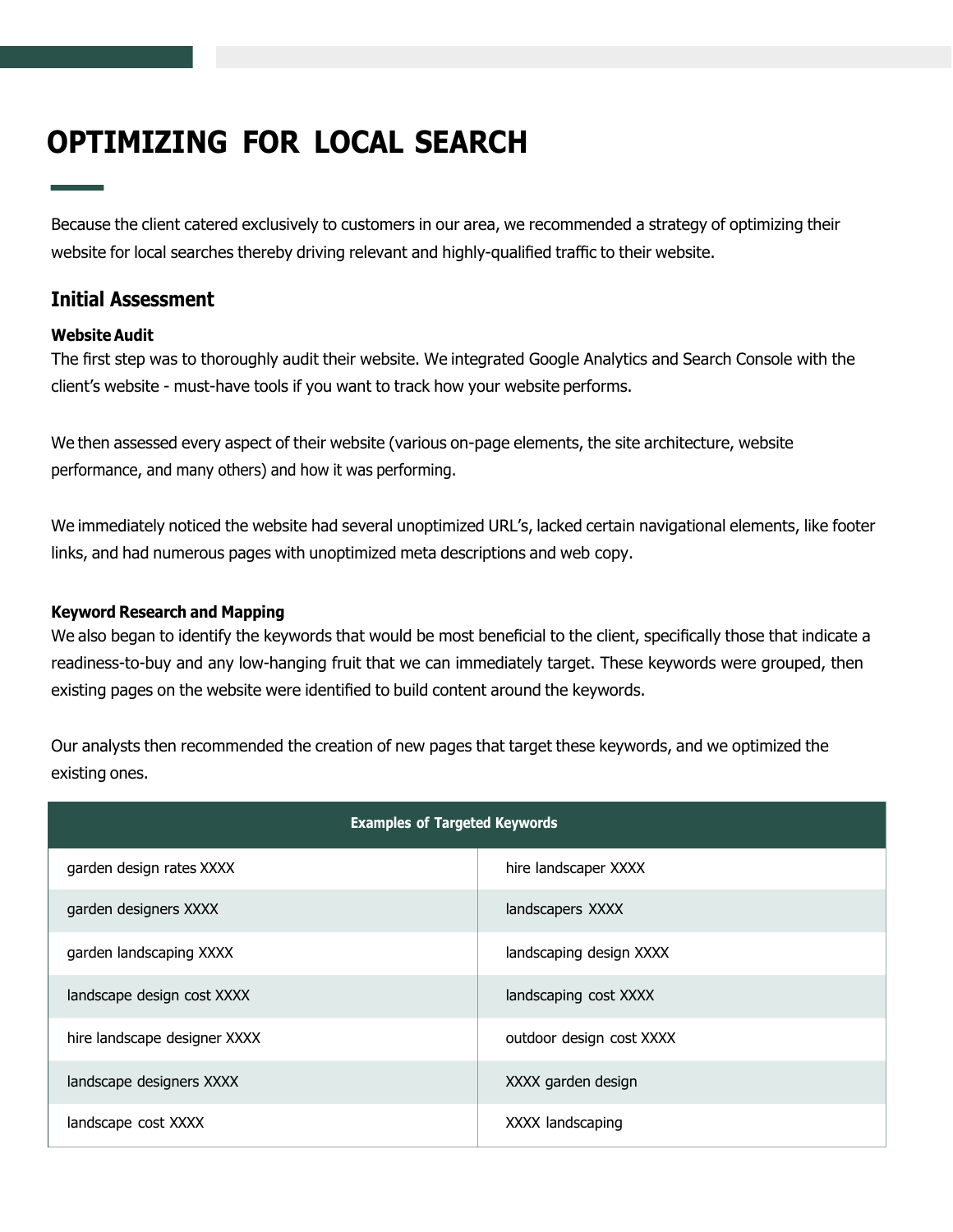## **RESULTS**

### **Month 1**



Before the campaign, their website was averaged 60 visits each month. By the end of month 1, their website had 1,601 website visits, 26x their previous monthly average.

### **Month 6**

| <b>Keyword Rankings</b>                              | <b>Months Trend</b>  |                           |                                      |                     |                                                                                                   |                | $\blacktriangleright$<br>1-10 of 141 |
|------------------------------------------------------|----------------------|---------------------------|--------------------------------------|---------------------|---------------------------------------------------------------------------------------------------|----------------|--------------------------------------|
| 10<br>entries per page<br>$\mathbf{v}$<br>Term & URL | Type<br>≑ Searches ≑ | <b>Start Ranking</b><br>٠ | <b>MONTH1</b><br><b>MONTH 2</b><br>÷ | <b>MONTH3</b><br>10 | <b>MONTH 4</b><br>$\frac{1}{2} \frac{1}{2} \left( \frac{1}{2} \right) \left( \frac{1}{2} \right)$ | <b>MONTH 5</b> | Current<br>÷                         |
| garden design rates<br>Google.com                    | <u>=О</u>            | 165                       | $100+$                               | 90<br>$100+$        | 71                                                                                                | 50             | 25                                   |
| garden designers<br>Google.com                       | ≣Q                   | 134                       | 74<br>$100+$                         | 55                  | 50                                                                                                | 33             | 12                                   |
| garden landscaping<br>Google.com                     | ≣Q                   | 112                       | 85                                   | 60<br>41            | 23                                                                                                | 19             | 8                                    |

Before the campaign, their website was averaged 60 visits each month. By the end of month 1, their website had 1,601 website visits, 26x their previous monthly average.